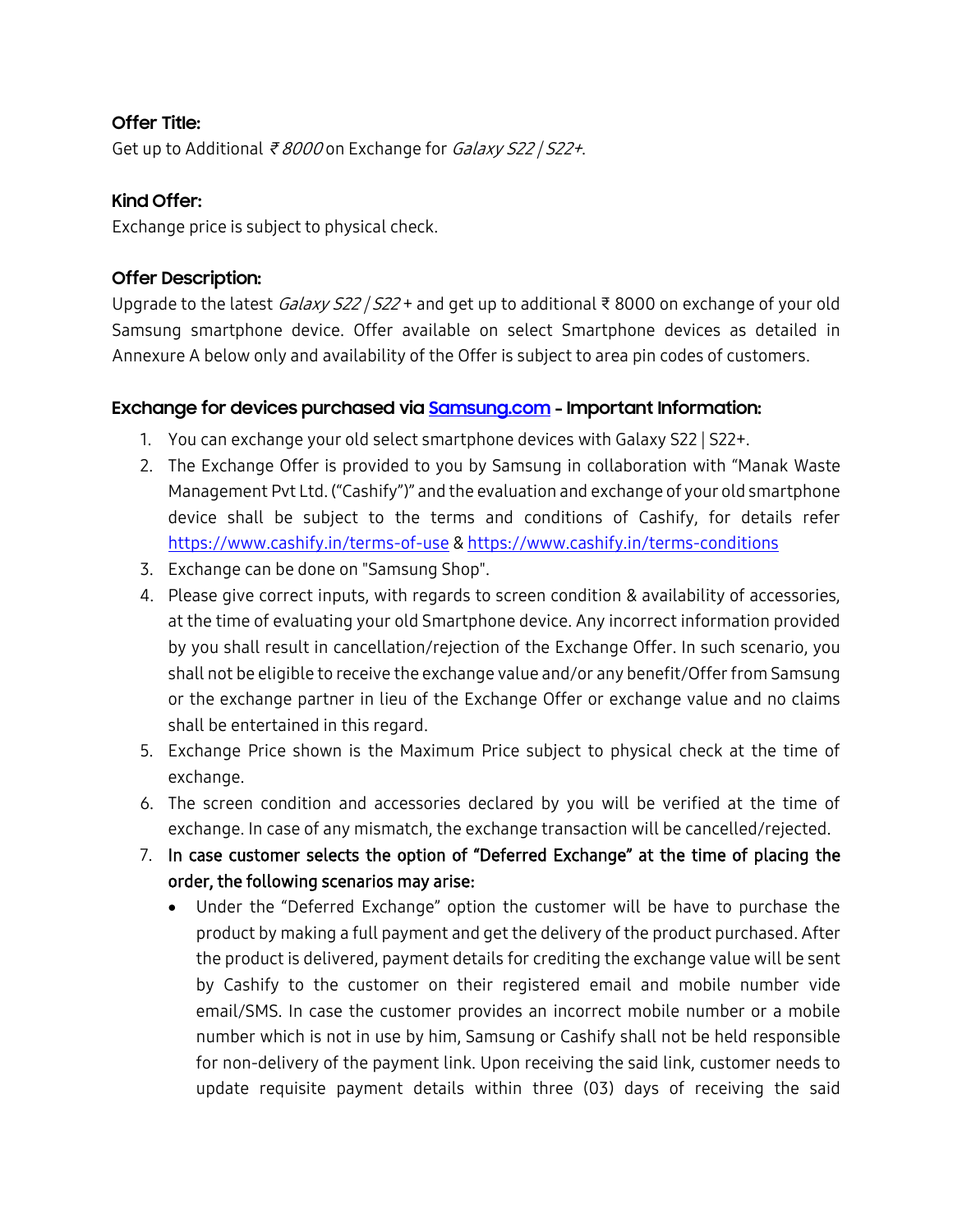email/SMS from Cashify. In case the payment details are not updated within three (03) days, then the exchange transaction will not be initiated and the exchange transaction will stand cancelled/rejected/forfeited. Samsung or Cashify will not be liable to return any exchange amount to the customer and no claims shall be entertained against Samsung or Cashify in this regard.

- As soon as the customer fills in the payment details, a delivery executive will come to pick up the old device from the customer. In case the delivery person rejects the old device at the time of collection due to wrong information provided by the customer or device quality checks or any other reason whatsoever, the new device already delivered to the customer will not be taken back nor will any refunds including any additional offers applicable on exchange be given/provided to the customer. The exchange offer in this case will stand forfeited/cancelled/rejected and no claims shall be entertained in this regard.
- 8. A govt. approved Photo ID proof of the customer is required at the time of exchange. Please carry your PAN Card or Passport or Voter ID Card.

# 9. Additional Exchange Offer:

- The Additional Exchange (of ₹ 8000) on Upgrade Offer ("Offer") is provided by Samsung India Electronics Pvt. Ltd. at its sole discretion on purchase of Galaxy S22|S22+| S22 Ultra (hereinafter referred to as "Product"). In case your exchange is rejected due to any reason whatsoever, you will not be eligible for the exchange value as well as this additional exchange value on upgrade offer provided by Samsung. No claims shall be entertained in this regard.
- This Offer is valid on Samsung.com and in select pin codes only and shall be available till July 31 2022.
- This Offer shall be valid in addition to the already running Upgrade Program and shall be available on exchange of select Smartphone devices only, as detailed in Annexure, with a new Galaxy S22 | S22+.
- 10. Please refer here for further details regarding the [Samsung Upgrade Program.](https://www.samsung.com/in/offer/exchange-info/)
- 11. Samsung reserves the right to withdraw, extend, annul or modify the Offer at any point of time without any prior intimation.
- 12. This Offer cannot be clubbed with any other offer as well as NBFC EMIs unless specifically mentioned.
- 13. By continuing, you confirm that you have understood and will ensure on your part to complete the exchange in an authorized way only.
- 14. Any disputes arising out of and in connection with this Offer shall be subject to the exclusive jurisdiction of the courts in the state of New Delhi only.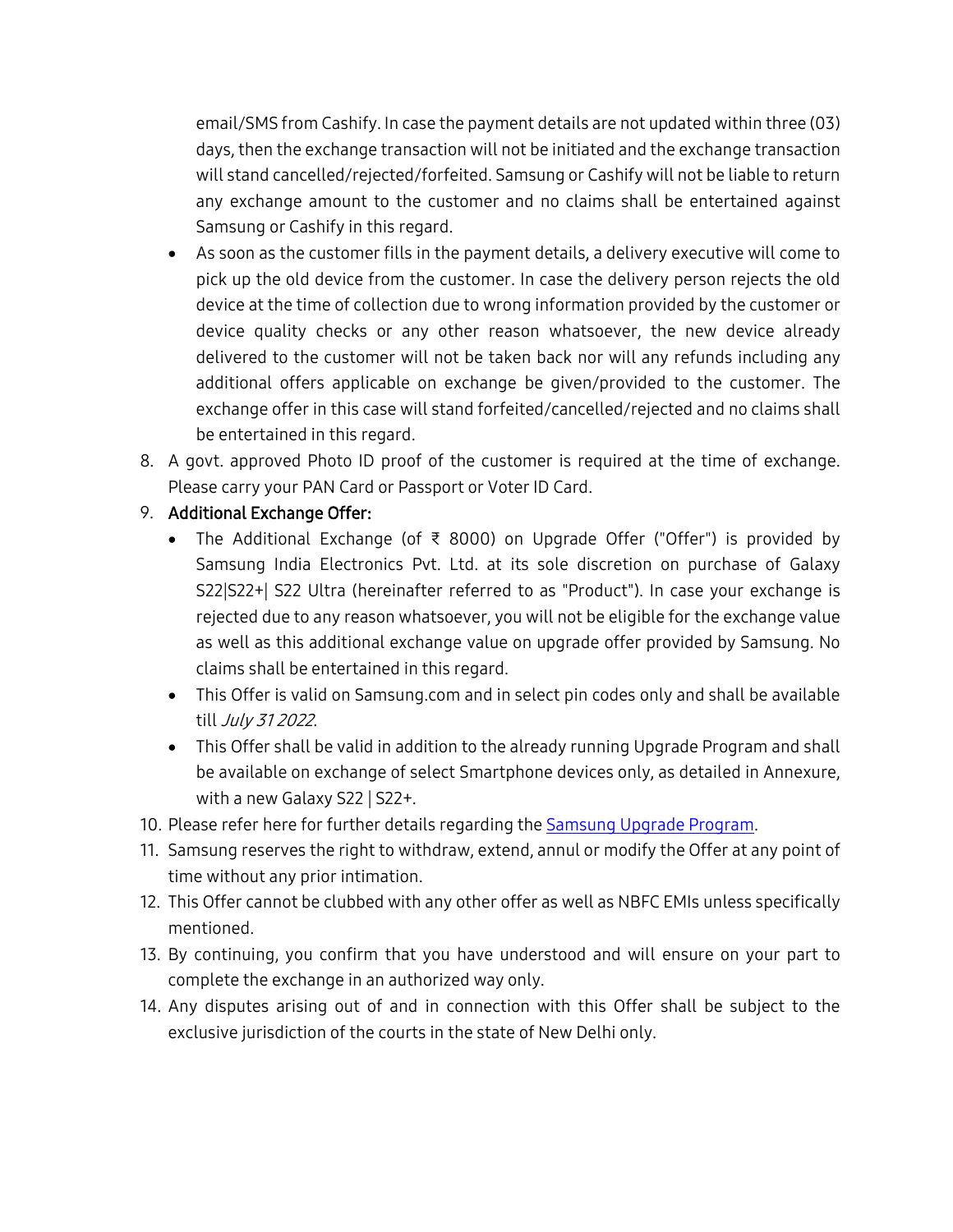# **ANNEXURE:**

| <b>Galaxy S22   S22+</b>      |                        |                        |
|-------------------------------|------------------------|------------------------|
| ₹5000 Additional Bonus        | ₹7000 Additional Bonus | ₹8000 Additional Bonus |
| <b>MODEL NAME</b>             | <b>MODEL NAME</b>      | <b>MODEL NAME</b>      |
| iPhone 6                      | iPhone 11              | Galaxy S6              |
| iPhone 6 Plus                 | iPhone 11 Pro          | Galaxy S6 Edge         |
| iPhone 6s                     | iPhone 11 Pro Max      | Galaxy S6 Edge+        |
| iPhone 6s Plus                | iPhone 12              | Galaxy S7              |
| iPhone 7                      | iPhone 12 Mini         | S7 Edge                |
| iPhone 7 Plus                 | iPhone 12 Pro          | S7 Edge 128 GB         |
| iPhone 8                      | iPhone 12 Pro Max      | S <sub>8</sub>         |
| iPhone 8 Plus                 | iPhone 13              | $S8+$                  |
| iPhone SE                     | iPhone 13 Pro          | $S8+$                  |
| iPhone SE(2020)               | iPhone 13 Pro Max      | S8+128 GB              |
| iPhone X                      | iPhone 13 Mini         | S9                     |
| iPhone XR                     |                        | S9                     |
| iPhone XR                     |                        | S9 128 GB              |
| iPhone Xs                     |                        | S9 256 GB              |
| iPhone Xs Max                 |                        | $S9+$                  |
| OnePlus 6T McLaren (10 GB/256 |                        | $S9+$                  |
| GB)                           |                        |                        |
| Asus Zenfone Max Pro          |                        | S9+128 GB              |
| Honor 7X                      |                        | $S9+$                  |
| Huawei P20 Pro (6 GB/128 GB)  |                        | S <sub>10e</sub>       |
| Oppo F3                       |                        | S <sub>10e</sub>       |
| Oppo F3 Plus                  |                        | S10 - 128 GB           |
| Oppo R11                      |                        | S10 - 128 GB           |
| Oppo R11 Plus                 |                        | S10 - 512 GB           |
| Oppo F5                       |                        | S10+ - 128 GB          |
| Oppo F5 Youth                 |                        | S10+ - 128 GB          |
| Oppo F5                       |                        | S10+ - 512 GB          |
| Oppo A83                      |                        | $S10+ - 1TB$           |
| Oppo A3s                      |                        | Note 8.0               |
| Oppo A5                       |                        | Galaxy Note 5 Dual Sim |
| Oppo F7                       |                        | Galaxy Note 5          |
| Oppo F7                       |                        | Note 8                 |
| Oppo F9 Pro                   |                        | Note 8                 |
| Realme 1                      |                        | Note 9                 |
| Oppo Find X (8 Gb/256 Gb)     |                        | Note 9 - 128 GB        |
| Oppo R17 Pro (8 Gb/128 Gb)    |                        | Note 9 - 512 GB        |
| Oppo R17 (8 Gb/128 Gb)        |                        | Note 10                |
| Oppo F9                       |                        | Note 10 256 gb         |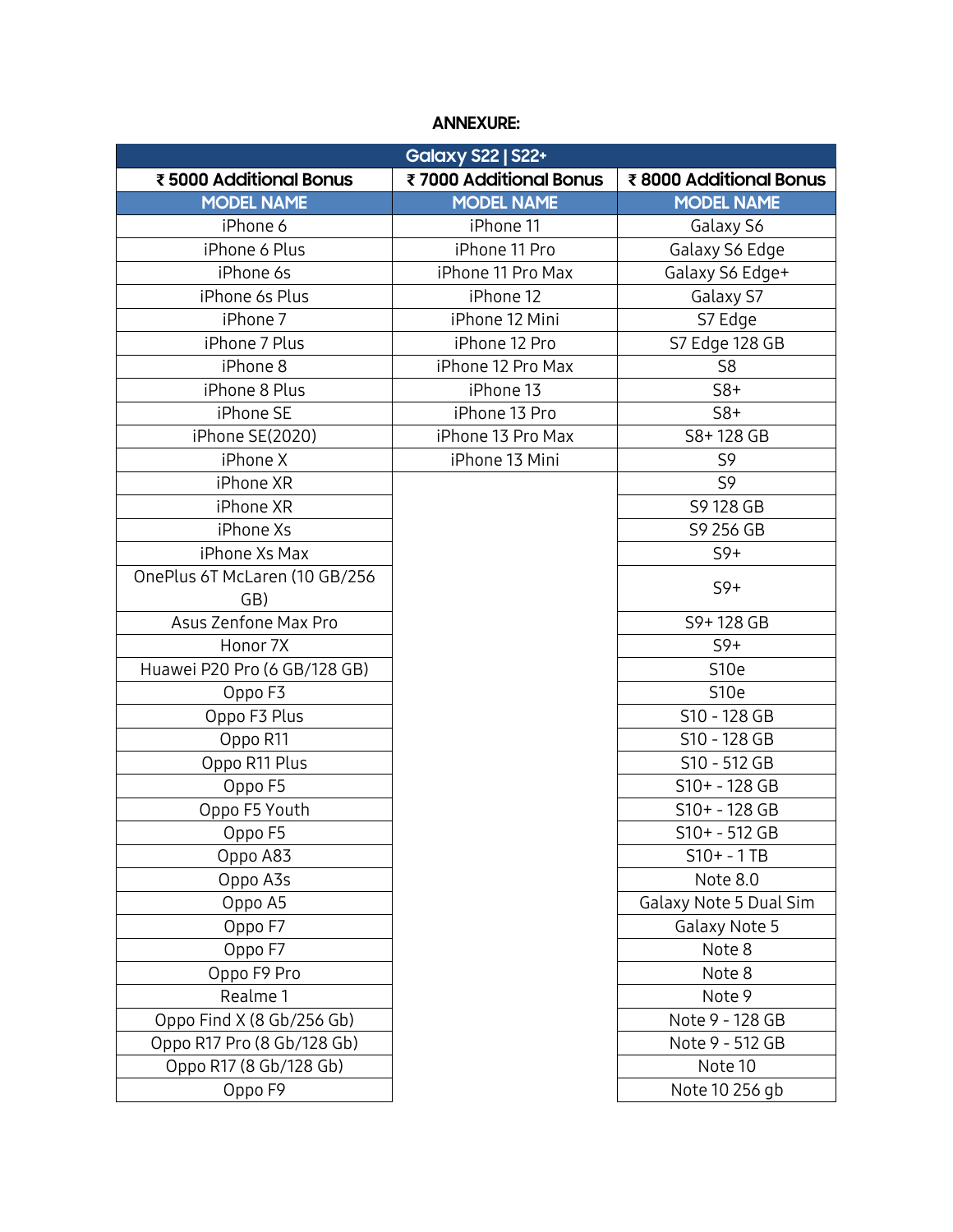| Oppo A7                             | Note 10+             |
|-------------------------------------|----------------------|
| Reno <sub>2</sub>                   | Note 10+256 gb       |
| Reno                                | Note 10+512 gb       |
| OPPO Reno 10x Zoom (6 GB/128        | Note10 Lite 6GB      |
| GB)                                 |                      |
| Oppo Reno 2z (8 Gb/256 Gb)          | Note10 Lite 8GB      |
| Oppo Reno 2z (8 Gb/256 Gb)          | S10 Lite 128GB       |
| Oppo K3 (6 Gb/64 Gb)                | S10 Lite 512GB       |
| Oppo F11 Pro                        | <b>S20</b>           |
| Oppo Reno2 F (8 Gb/128 Gb)          | $S20+$               |
| Oppo F15 (8 Gb/128 Gb)              | S20 Ultra            |
| Oppo Reno3 Pro (8 Gb/128 Gb)        | Z Flip               |
| Oppo Reno3 Pro (8 Gb/128 Gb)        | Z Flip               |
| Huawei Honor 8 Pro                  | Fold                 |
| Xperia Z5                           | Fold                 |
| Xperia Z5                           | Galaxy Note 20       |
| Huawei P9                           | Galaxy Note 20       |
| Huawei P9                           | Galaxy Note 20 Ultra |
| Oppo F1 plus                        | Galaxy Note 20 Ultra |
| Xperia XZ                           | S20FE                |
| Huawei Honor 8                      | <b>S20FE 128GB</b>   |
| Google Pixel 2                      | <b>S20FE 256GB</b>   |
| Google Pixel 2 XL                   | <b>S20FE 5G</b>      |
| Google Pixel XL LTE                 | <b>S20FE 5G</b>      |
| Google Pixel                        | S21                  |
| Xperia XA1                          | S21                  |
| Xperia XA1 Plus                     | S21                  |
| Xperia XZs                          | $S21+$               |
| OnePlus 7 Pro                       | $S21+$               |
| OnePlus 7 Pro                       | $S21+$               |
| OnePlus 7T                          | S21 Ultra            |
| OnePlus 7T                          | S21 Ultra            |
| Huawei Mate 20 (4 GB/128 GB)        | S21 Ultra            |
| Oneplus 8 Pro                       | Z Fold 2             |
| Oneplus 8 Pro                       | Z Fold 2             |
| Honor 8X                            | S8                   |
| LG G6                               | Galaxy S6            |
| $LG$ Q6+                            | Galaxy S6 Edge       |
| Huawei Mate 30 Pro (8 GB/256<br>GB) | Galaxy Note 5 Dual   |
| Honor 9 Lite                        | Galaxy Note 5        |
| Honor 9N                            | S7 Edge              |
|                                     |                      |

| Oppo A7               | Note 10+                |
|-----------------------|-------------------------|
| Reno2                 | Note 10+256 gb          |
| Reno                  | Note 10+512 gb          |
| 10 10x Zoom (6 GB/128 | Note10 Lite 6GB         |
| GB)                   |                         |
| eno 2z (8 Gb/256 Gb)  | Note10 Lite 8GB         |
| eno 2z (8 Gb/256 Gb)  | S10 Lite 128GB          |
| o K3 (6 Gb/64 Gb)     | S10 Lite 512GB          |
| Oppo F11 Pro          | S <sub>20</sub>         |
| eno2 F (8 Gb/128 Gb)  | $S20+$                  |
| F15 (8 Gb/128 Gb)     | S <sub>20</sub> Ultra   |
| no3 Pro (8 Gb/128 Gb) | Z Flip                  |
| no3 Pro (8 Gb/128 Gb) | Z Flip                  |
| เwei Honor 8 Pro      | Fold                    |
| Xperia Z5             | Fold                    |
| Xperia Z5             | Galaxy Note 20          |
| Huawei P9             | Galaxy Note 20          |
| Huawei P9             | Galaxy Note 20 Ultra 5G |
| Oppo F1 plus          | Galaxy Note 20 Ultra 5G |
| Xperia XZ             | S20FE                   |
| uawei Honor 8         | <b>S20FE 128GB</b>      |
| Google Pixel 2        | <b>S20FE 256GB</b>      |
| oogle Pixel 2 XL      | <b>S20FE 5G</b>         |
| ogle Pixel XL LTE     | <b>S20FE 5G</b>         |
| Google Pixel          | S21                     |
| Xperia XA1            | S21                     |
| peria XA1 Plus        | S21                     |
| Xperia XZs            | $S21+$                  |
| OnePlus 7 Pro         | $S21+$                  |
| OnePlus 7 Pro         | $S21+$                  |
| OnePlus 7T            | S21 Ultra               |
| OnePlus 7T            | S21 Ultra               |
| 4ate 20 (4 GB/128 GB) | S21 Ultra               |
| Oneplus 8 Pro         | Z Fold 2                |
| Oneplus 8 Pro         | Z Fold 2                |
| Honor 8X              | S8                      |
| LG G6                 | Galaxy S6               |
| $LG$ Q6+              | Galaxy S6 Edge          |
| 4ate 30 Pro (8 GB/256 |                         |
| GB)                   | Galaxy Note 5 Dual Sim  |
| Honor 9 Lite          | Galaxy Note 5           |
| Honor 9N              | S7 Edge                 |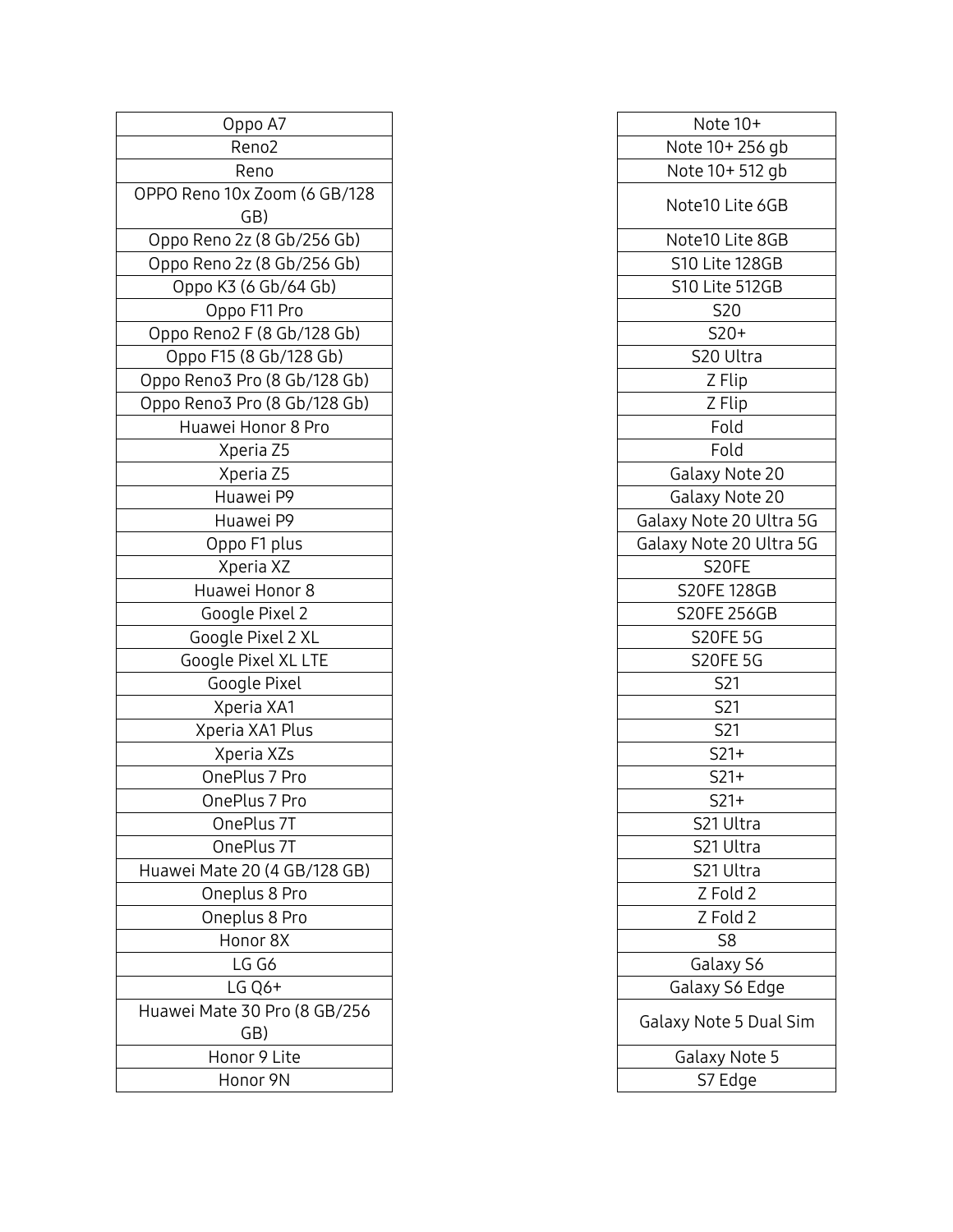| Huawei Mate 20 Pro (6 GB/128<br>GB) | Galaxy S6 Edge+     |
|-------------------------------------|---------------------|
| Xiaomi Redmi Note 8 Pro (6          |                     |
| GB/128 GB)                          | S21 FE 5G (8/128GB) |
| Xiaomi Redmi Note 8 Pro (6          |                     |
| GB/128 GB)                          | S21 FE 5G (8/256GB) |
| Mi Mix 2                            | S21 FE 5G           |
| Mi A1                               | Note10 Lite 8GB     |
| Mi A1                               | S10 Lite 128GB      |
| Mi A2                               | <b>S20</b>          |
| MI MAX 2                            | $S20+$              |
| Mi Mix 2                            | S20 Ultra           |
| Moto E (4) Plus                     |                     |
| Moto G (5S) Plus                    |                     |
| Motorola Moto G4 Plus               |                     |
| Moto X Play                         |                     |
| moto x4                             |                     |
| Xiaomi Redmi K20 Pro (8 GB/256      |                     |
| GB)                                 |                     |
| Xiaomi Redmi K20 Pro (8 GB/256      |                     |
| GB)                                 |                     |
| Xiaomi Redmi K20 (6 GB/128 GB)      |                     |
| Xiaomi Redmi K20 (6 GB/128 GB)      |                     |
| Xiaomi Redmi K20 (6 GB/128 GB)      |                     |
| Nokia 6.1                           |                     |
| Nokia 6.1 Plus                      |                     |
| Nokia 7 plus                        |                     |
| OnePlus 7                           |                     |
| OnePlus 7                           |                     |
| OnePlus 7T Pro                      |                     |
| OnePlus 7T Pro                      |                     |
| OnePlus 3                           |                     |
| OnePlus 3T                          |                     |
| OnePlus 5                           |                     |
| OnePlus 5T                          |                     |
| OnePlus 6                           |                     |
| OnePlus 6T                          |                     |
| Oppo F11                            |                     |
| Oppo F11                            |                     |
| Google Pixel                        |                     |
| Google Pixel 2                      |                     |
| Google Pixel 2 XL                   |                     |
| Pixel 3                             |                     |

| 20 Pro (6 GB/128<br>GB)      | Galaxy S6 Edge+     |
|------------------------------|---------------------|
| mi Note 8 Pro (6<br>/128 GB) | S21 FE 5G (8/128GB) |
| mi Note 8 Pro (6<br>/128 GB) | S21 FE 5G (8/256GB) |
| li Mix 2                     | <b>S21 FE 5G</b>    |
| Mi A1                        | Note10 Lite 8GB     |
| Mi A1                        | S10 Lite 128GB      |
| Mi A2                        | S <sub>20</sub>     |
| I MAX 2                      | $S20+$              |
| li Mix 2                     | S20 Ultra           |
|                              |                     |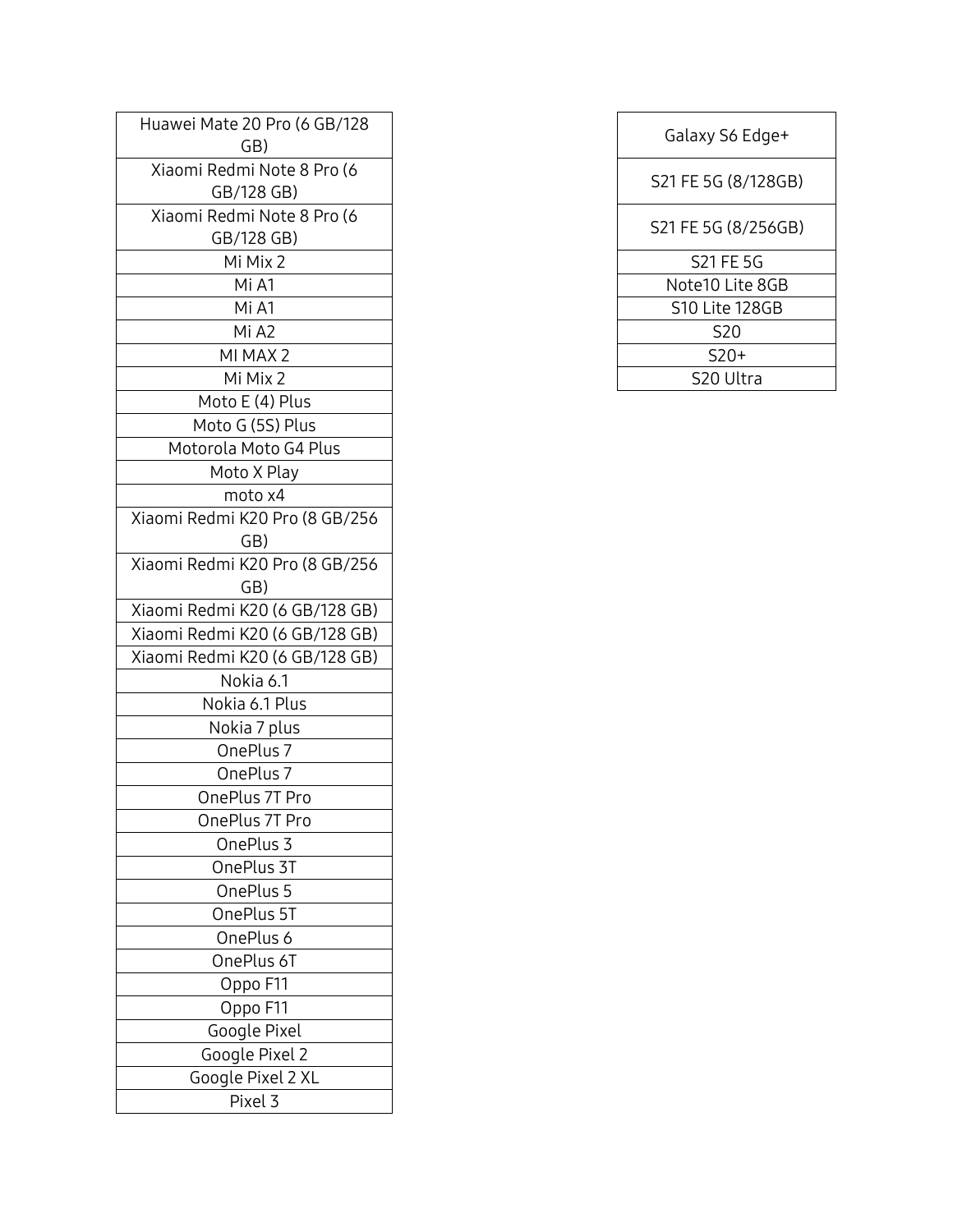| Pixel 3 XL         |
|--------------------|
| Google Pixel 3a    |
| Google Pixel 3a XL |
| Google Pixel XL    |
| Google Pixel 2     |
| Google Pixel 2 XL  |
| Google Pixel 2 XL  |
| Poco F1            |
| Oppo R7 Plus       |
| Redmi 5            |
| A20                |
| A20 2GB            |
| A20 3GB            |
| A2 Core            |
| A2 Core            |
| A30                |
| A30 (3/32)         |
| A30 (4/64)         |
| A30s               |
| A30s (3/32 GB)     |
| A30s (4/64 GB)     |
| A30s (4/128 GB)    |
| A50                |
| A50 4GB            |
| A50 6GB            |
| A50s               |
| A50s               |
| A50s (4 GB/128 GB) |
| A50s (6 GB/128 GB) |
| Galaxy A5 2016     |
| Galaxy A5 2017     |
| A6                 |
| A6 (32 GB)         |
| A6 (64 GB)         |
| A6 Plus            |
| A6 Plus            |
| A6 Plus            |
| A60(6GB)           |
| A60(6GB)           |
| A7 (LTE)           |
| A70                |
| A70(8GB)           |
| A70                |
|                    |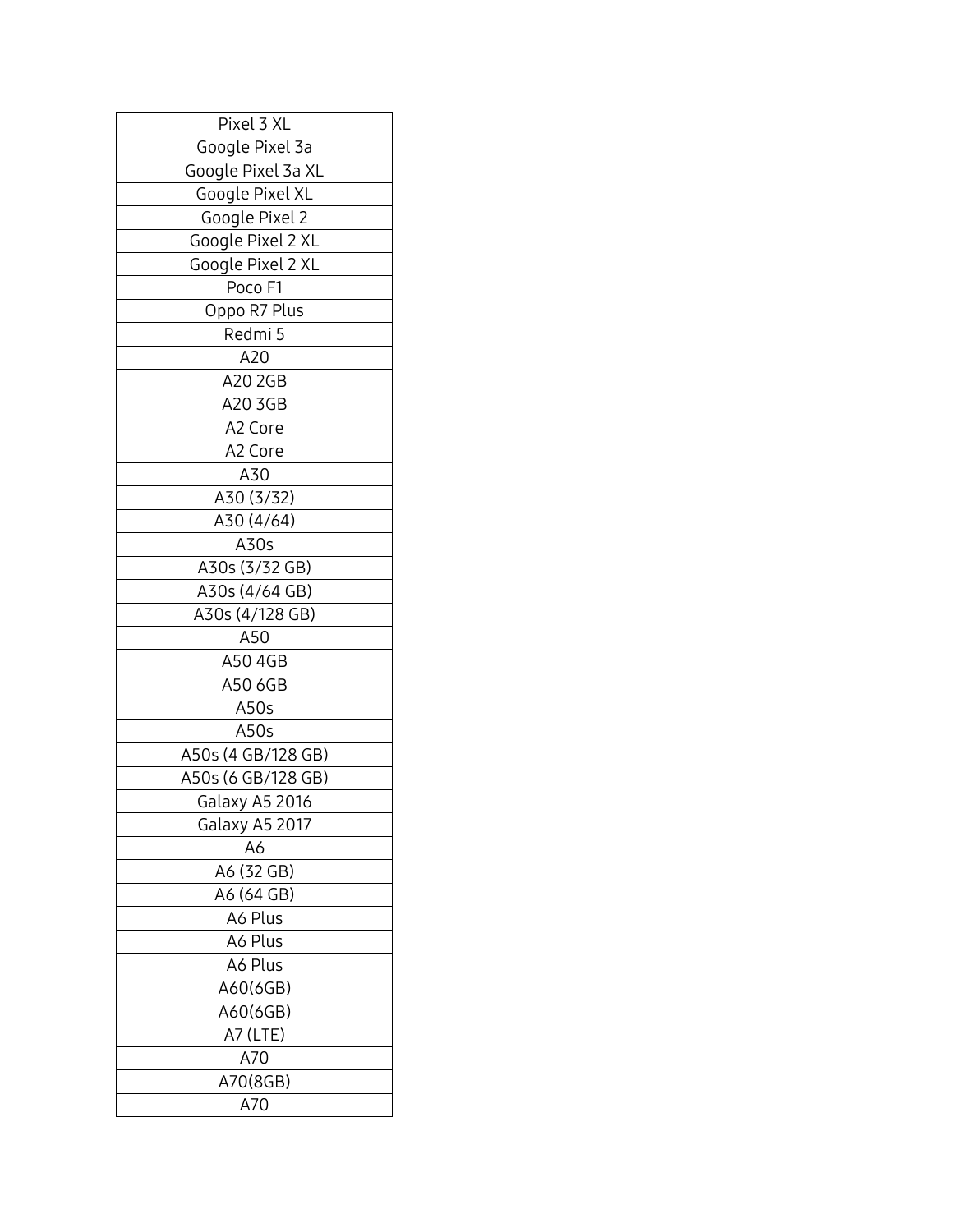| A70(6GB)                   |
|----------------------------|
| A70                        |
| A70s                       |
| Galaxy A7 2016             |
| Galaxy A7 2017             |
| Galaxy A8+                 |
| A7                         |
| A7 2018                    |
| A7 2018 (64GB)             |
| A7 2018 (128GB)            |
| A80                        |
| A80 6GB                    |
| Galaxy A9 Pro              |
| А9                         |
| A9 2018 (6GB+128GB)        |
| A9 2018 (8GB+128GB)        |
| Galaxy C7 pro              |
| Galaxy C9 Pro              |
| Galaxy Core 2              |
|                            |
| J5 Prime<br>J5 Prime 32 GB |
| On Nxt                     |
|                            |
| On Nxt 64 GB               |
| On Nxt 16 GB               |
| J7 Prime 32 GB             |
| On7 Prime                  |
| On7 Prime (32 GB)          |
| J7 Prime 2                 |
| On7 Prime (64 GB)          |
| Galaxy J7 max              |
| Galaxy On Max              |
| A8 Star                    |
| J2 2017                    |
| J2 2017                    |
| J2 Pro                     |
| J2 Pro                     |
| J2 2018 16GB               |
| J2 Core                    |
| J4                         |
| J4 2/16GB                  |
| J4 3/32GB                  |
| J4 Plus                    |
| J4 Plus                    |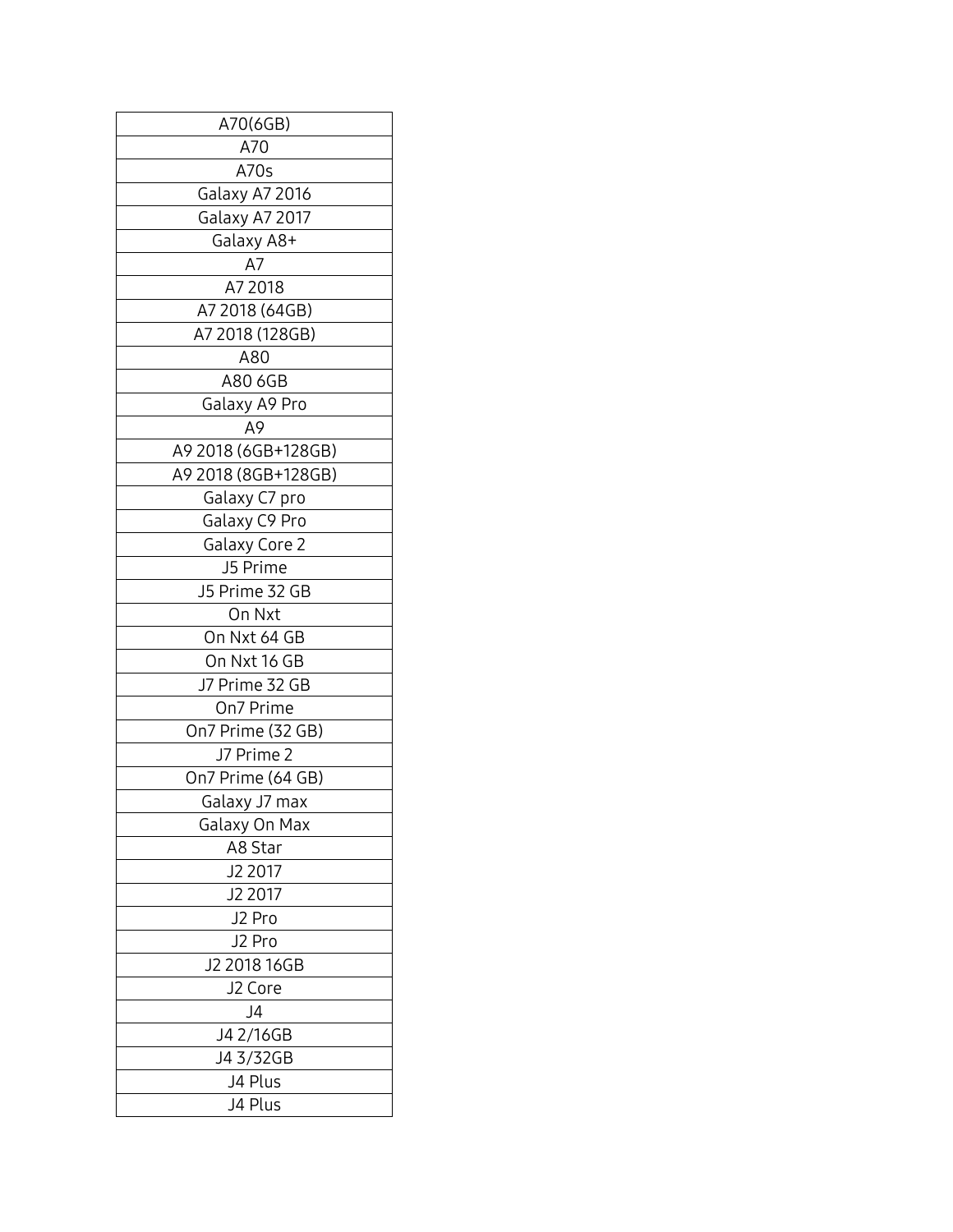| On6 64GB          |
|-------------------|
| On6 64GB          |
| J6 - 32 GB        |
| J6 - 64 GB        |
| J6 Plus           |
| J6 Plus           |
| J7 Nxt Refresh    |
| J7 Nxt Refresh    |
| J7'16             |
| On 8              |
| J7 Duo            |
| Galaxy J7 Pro     |
| Galaxy J7 Pro     |
| On8 2018 64GB     |
| On8 2018 64GB     |
| J8                |
| M10               |
| M10 32 GB         |
| M10 16 GB         |
| M20               |
| M20 3GB           |
| M20 4GB           |
| M30               |
| M30 4GB           |
| M30 6GB           |
| M30s              |
| M30s 4GB          |
| M30s 6GB          |
| M31               |
| M31 (6 GB/64 GB)  |
| M31 (6 GB/128 GB) |
| M31 (8 GB/128 GB) |
| M40               |
| M40               |
| Redmi 5A          |
| Redmi 6 Pro       |
| Redmi 6A          |
| Redmi Note 5      |
| Redmi Note 5 Pro  |
| Redmi Note 6 Pro  |
| Redmi Note 7      |
| Redmi Note 7 Pro  |
|                   |
| Redmi Y1          |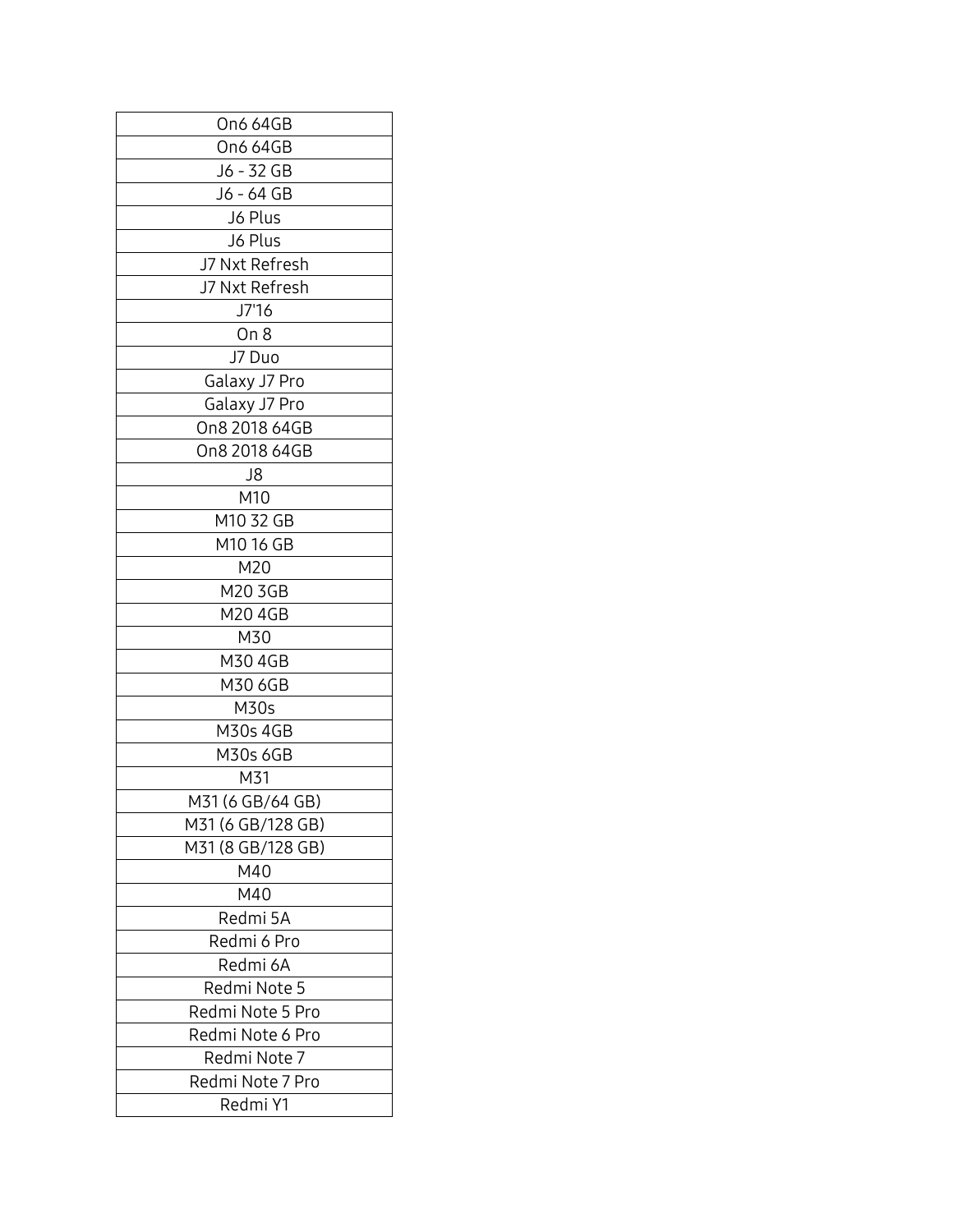| Redmi Y2                        |
|---------------------------------|
| Realme 2 Pro                    |
| Honor 9i                        |
| Xiaomi Black Shark 2 (12 GB/256 |
| GB)                             |
| Xiaomi Black Shark 2 (12 GB/256 |
| GB)                             |
| Huawei Y7 Prime                 |
| Vivo V17 Pro                    |
| Vivo V17 Pro                    |
| Vivo V5 Plus                    |
| Vivo V5s                        |
| Vivo V7 Plus                    |
| Vivo V7                         |
| Vivo V9                         |
| Vivo Y71                        |
| Vivo X21                        |
| Vivo Y83 Pro                    |
| Vivo V9 Youth                   |
| Vivo Y83                        |
| Vivo Y81                        |
| Vivo V11 Pro                    |
| Vivo NEX                        |
| Vivo V11                        |
| Vivo Y95 (64GB, 4GB RAM)        |
| Vivo Y93                        |
| Vivo V15 Pro                    |
| Vivo V9 Pro (64GB ROM, 6GB      |
| RAM)                            |
| Vivo S1 (6 GB/128 GB)           |
| Vivo Z1x (6 GB/128 GB)          |
| Vivo V17 (8 GB/128 GB)          |
| Vivo S1 Pro (8 GB/128 GB)       |
| Vivo V19 (8 GB/128 GB)          |
| Vivo Z1 Pro (8 GB/128 GB)       |
| Vivo V15                        |
| Vivo V15                        |
| Vivo Xplay5                     |
| Vivo X6                         |
| Vivo X6S                        |
| Vivo X9 64 GB                   |
| Vivo X9s                        |
|                                 |
| Vivo X9s Plus                   |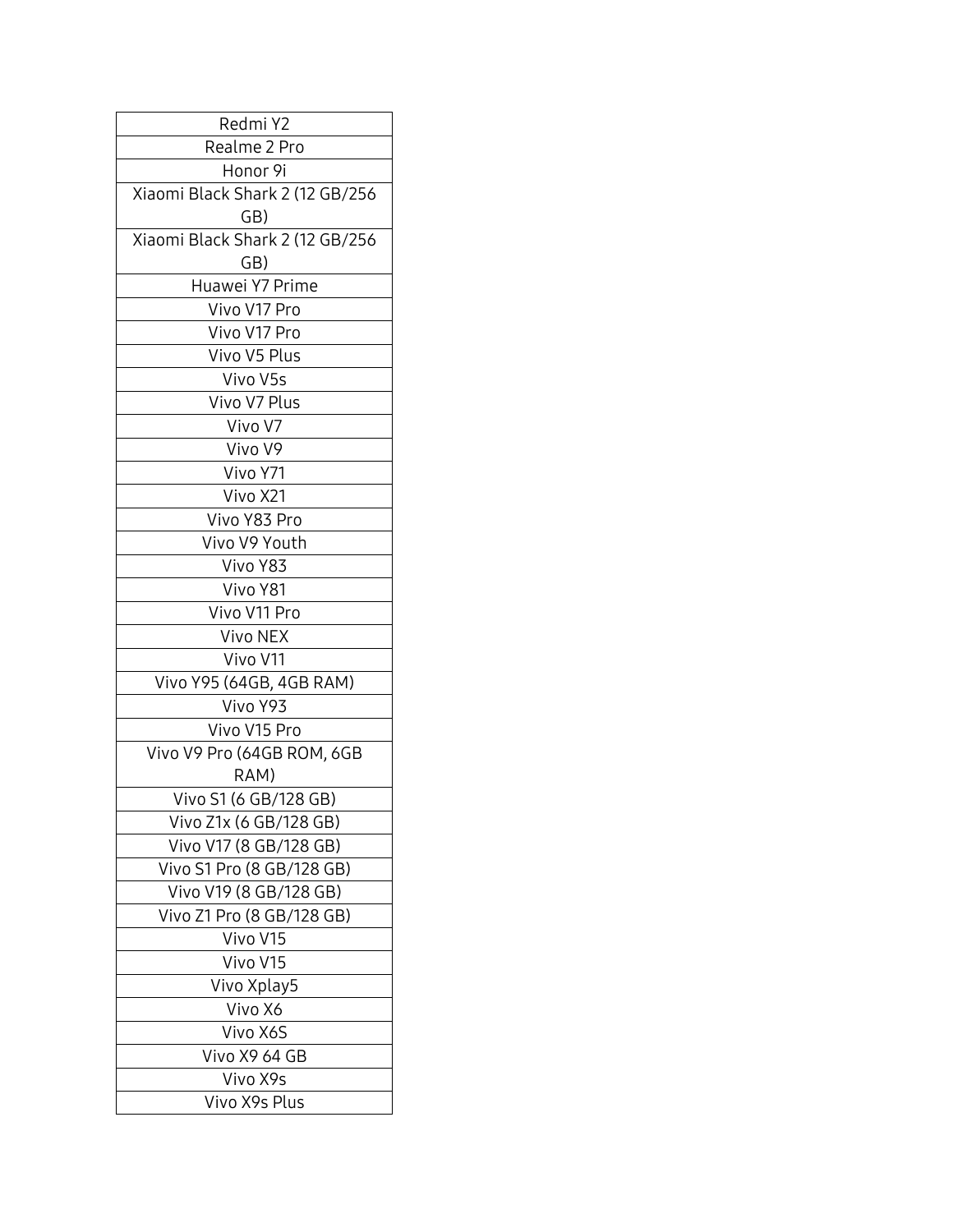| Vivo X9s Plus                 |
|-------------------------------|
| Vivo Xplay5                   |
| Vivo Xplay5 Lite              |
| Huawei P30 Pro (8 GB/256 GB)  |
| Oppo F1 plus                  |
| Moto Z Play                   |
| Moto Z                        |
| Moto Z2 Play                  |
| Moto X4                       |
| Moto X4                       |
| Moto X4                       |
| Moto X4                       |
| Moto X4                       |
| Motorola Edge+                |
| Asus ROG Phone ZS600KL (8     |
| GB/128 GB)                    |
| Asus 6Z (8 GB/256 GB)         |
| Asus ROG Phone II ZS660KL (12 |
| GB/512 GB)                    |
| OnePlus 8                     |
| OnePlus 8                     |
| A71                           |
| Motorola Razor                |
| Motorola Razor                |
| A21s                          |
| A21s (6GB/64GB)               |
| A21s (4GB/64GB)               |
| A31                           |
| A31                           |
| A51                           |
| A51 (8GB/128GB)               |
| A51 (6GB/128GB)               |
| M21                           |
| M21 (6GB/128GB)               |
| M21 (4GB/64GB)                |
| M31s                          |
| M31s (6GB/128GB)              |
| M31s (8GB/128GB)              |
| M11                           |
| M11 (3GB/32GB)                |
| M11 (4GB/64GB)                |
| ROG Phone 3 ZS661KS           |
| Google Pixel 4a               |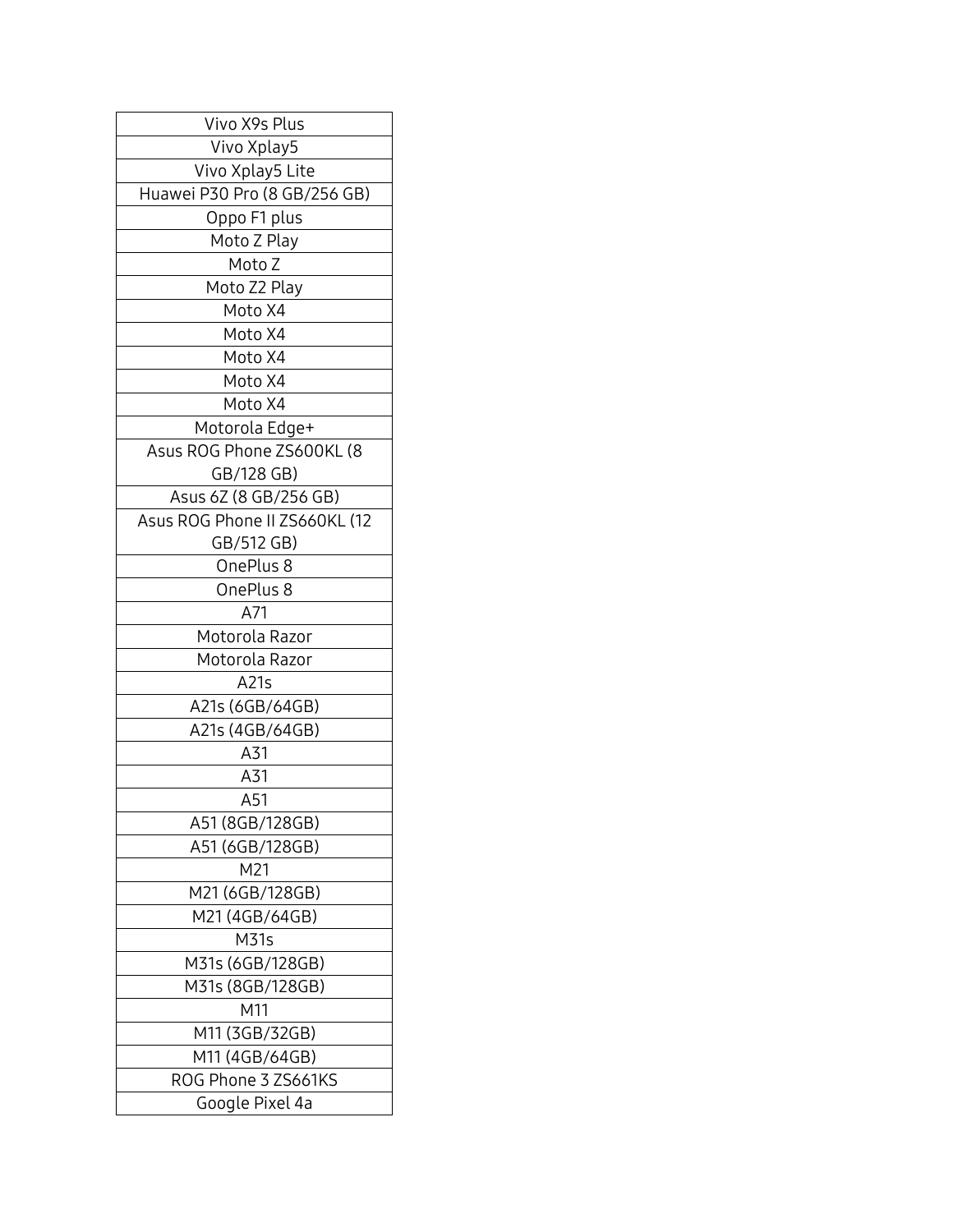| OnePlus 8T          |
|---------------------|
| OnePlus 8T          |
| OnePlus Nord        |
| OnePlus Nord        |
| Oppo A12            |
| Oppo A31            |
| Oppo A52            |
| Oppo A53            |
| Oppo F17            |
| Oppo F17 Pro        |
| Oppo Find X2        |
| Reno 3 Pro          |
| Reno 4 Pro          |
| Realme <sub>7</sub> |
| Realme 6 Pro        |
| Realme 6i           |
| Realme 7 Pro        |
| Realme C11          |
| Realme C12          |
| Realme C15          |
| Realme C3           |
|                     |
| Realme Narzo 10     |
| Realme Narzo 10A    |
| Realme Narzo 20     |
| Realme Narzo 20 Pro |
| Realme Narzo 20A    |
| Realme X3           |
| Realme X3 SuperZoom |
| Realme X50 Pro      |
| Vivo V20            |
| Vivo V20 Pro        |
| Vivo V20 SE         |
| Vivo X50            |
| Vivo X50 Pro        |
| Vivo Y20            |
| Vivo Y20I           |
| Vivo Y20I           |
| Vivo Y30            |
| Vivo Y50            |
| Mi 10               |
| Poco <sub>C3</sub>  |
| Poco M2             |
| Poco M2 Pro         |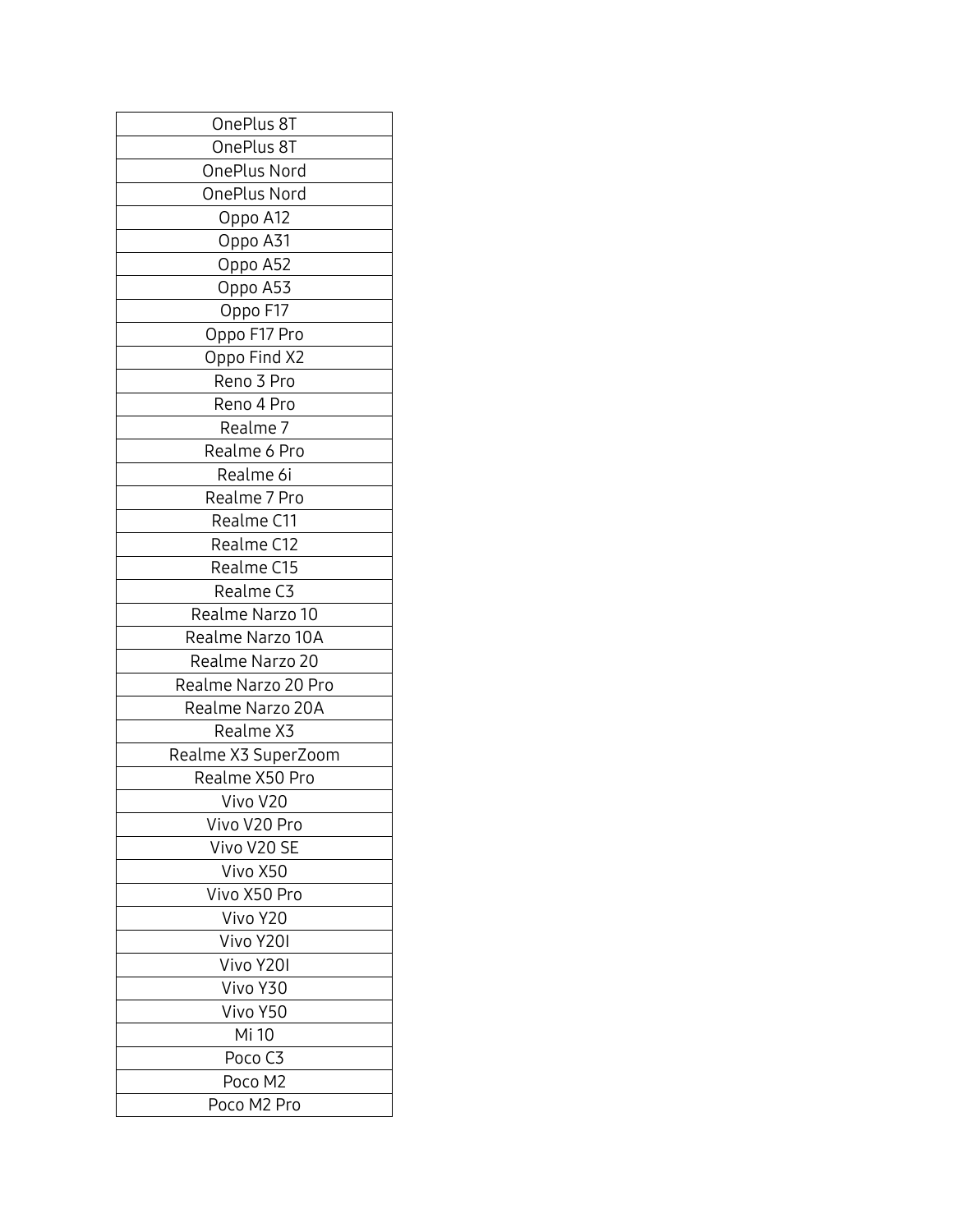| Poco X2              |
|----------------------|
| Poco X3              |
| Redmi 9              |
| 9 prime              |
| Redmi 9A             |
| Redmi 9i             |
| Redmi Note 9         |
| Redmi Note 9 Pro     |
| Redmi Note 9 Pro Max |
| Galaxy F41           |
| Galaxy F41           |
| Galaxy F41           |
| Galaxy M01           |
| Galaxy M01           |
| Galaxy M01 Core      |
| Galaxy M01 Core      |
| Galaxy M01 Core      |
| Galaxy M01s          |
| Galaxy M01s          |
| Galaxy M51           |
| Galaxy M51           |
| Galaxy M51           |
| Motorola Razor 5G    |
| A20s                 |
| A20s                 |
| A20s                 |
| A10                  |
| A10                  |
| A <sub>10s</sub>     |
| A <sub>10s</sub>     |
| A10s                 |
| Vivo U20             |
| Vivo Y51             |
| Vivo Y51A            |
| Reno 5 Pro           |
| Reno 5 Pro           |
| Reno 5 Pro           |
| Oppo F19 Pro         |
| Oppo F19 Pro         |
| Oppo F19 Pro         |
| Oppo F19 Pro+        |
| Oppo F19 Pro+        |
| Oppo F19 Pro+        |
|                      |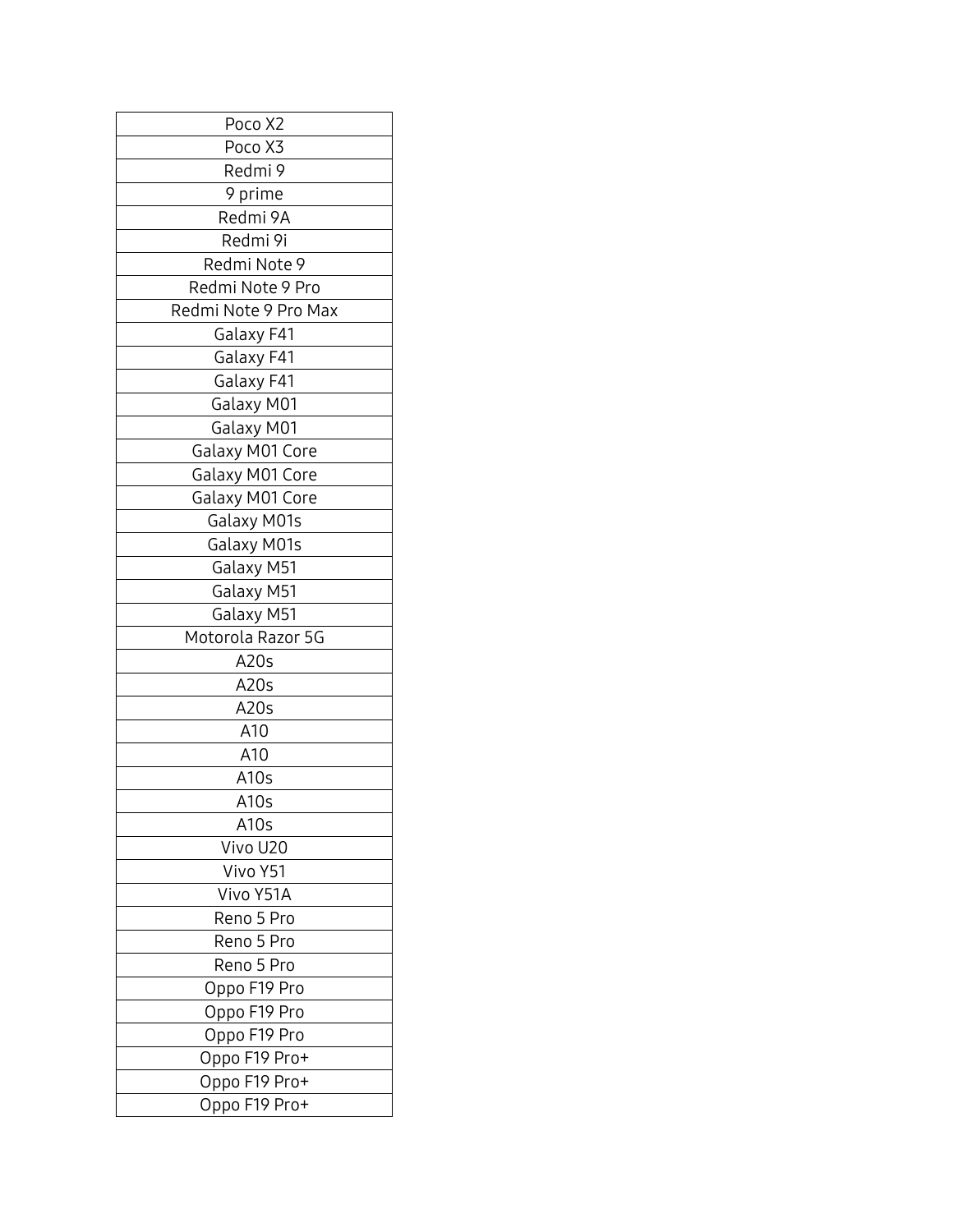| 11 Lite               |
|-----------------------|
| 11 Light              |
| 11X                   |
| 11X                   |
| Redmi Note 10         |
| Redmi Note 10         |
| Redmi Note 10 Pro     |
| Redmi Note 10 Pro     |
| Redmi Note 10 Pro Max |
| Redmi Note 10 Pro Max |
| MI 10i                |
| MI 10i                |
| 9 <sub>R</sub>        |
| 9 <sub>R</sub>        |
| 9 <sub>R</sub>        |
| 9 <sub>R</sub>        |
| 9 <sub>R</sub>        |
| 9R                    |
| Vivo V21E 5G          |
| Vivo Y73              |
| Vivo Y31              |
| Vivo Y20G             |
| Vivo Y20G             |
| Oppo A53S 5G          |
| Oppo A53S 5G          |
| Oppo F19              |
| Oppo F19              |
| Oppo A54              |
| Oppo A54              |
| Oppo A74              |
| Oppo A74              |
| Oppo A74              |
| Oppo A15S             |
| Oppo A15S             |
| A <sub>11</sub> k     |
| A15                   |
| A15s                  |
| A37                   |
| F <sub>5</sub>        |
| A11k                  |
| A33                   |
| A54                   |
| A5s                   |